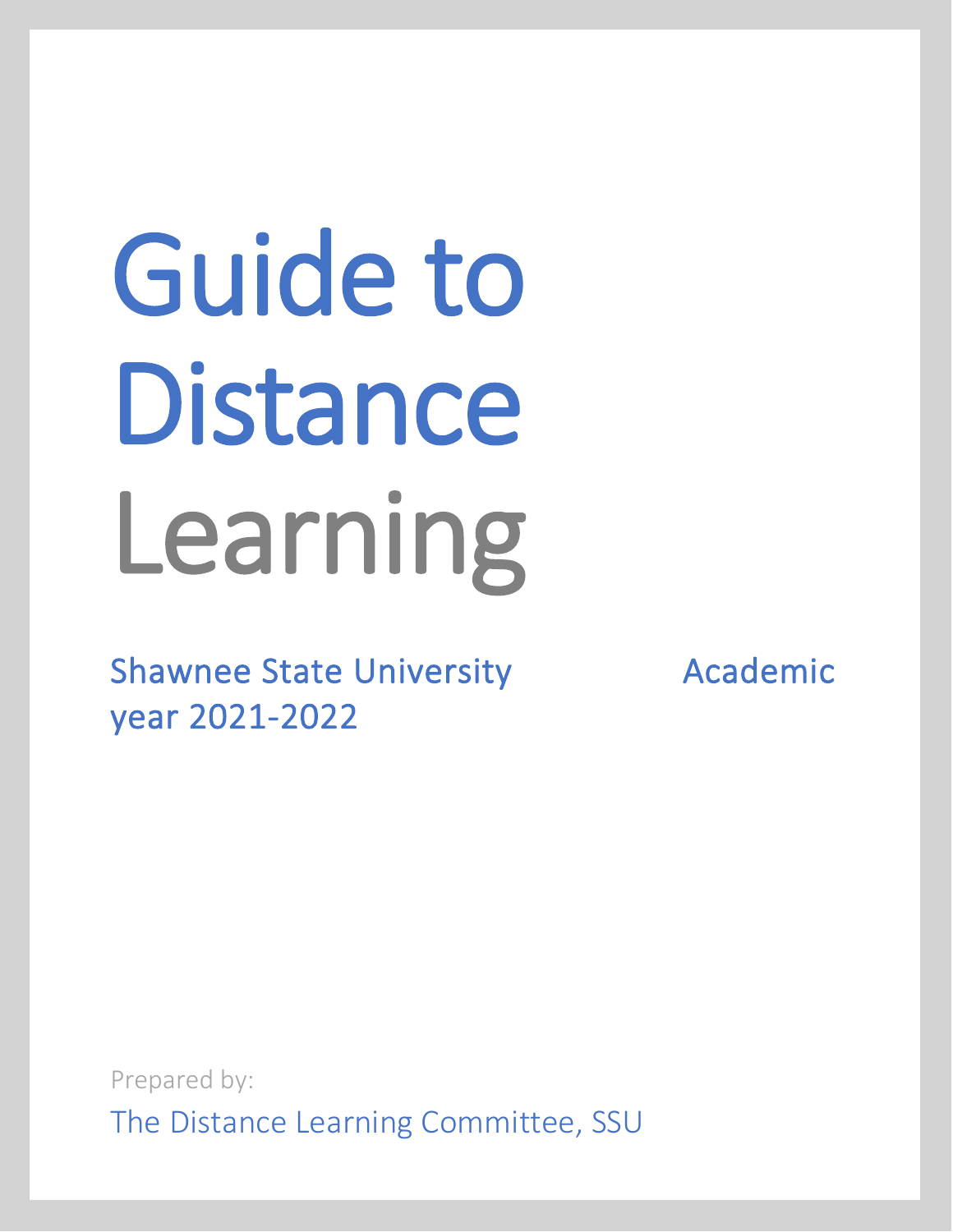The Distance Learning Committee, SSU 2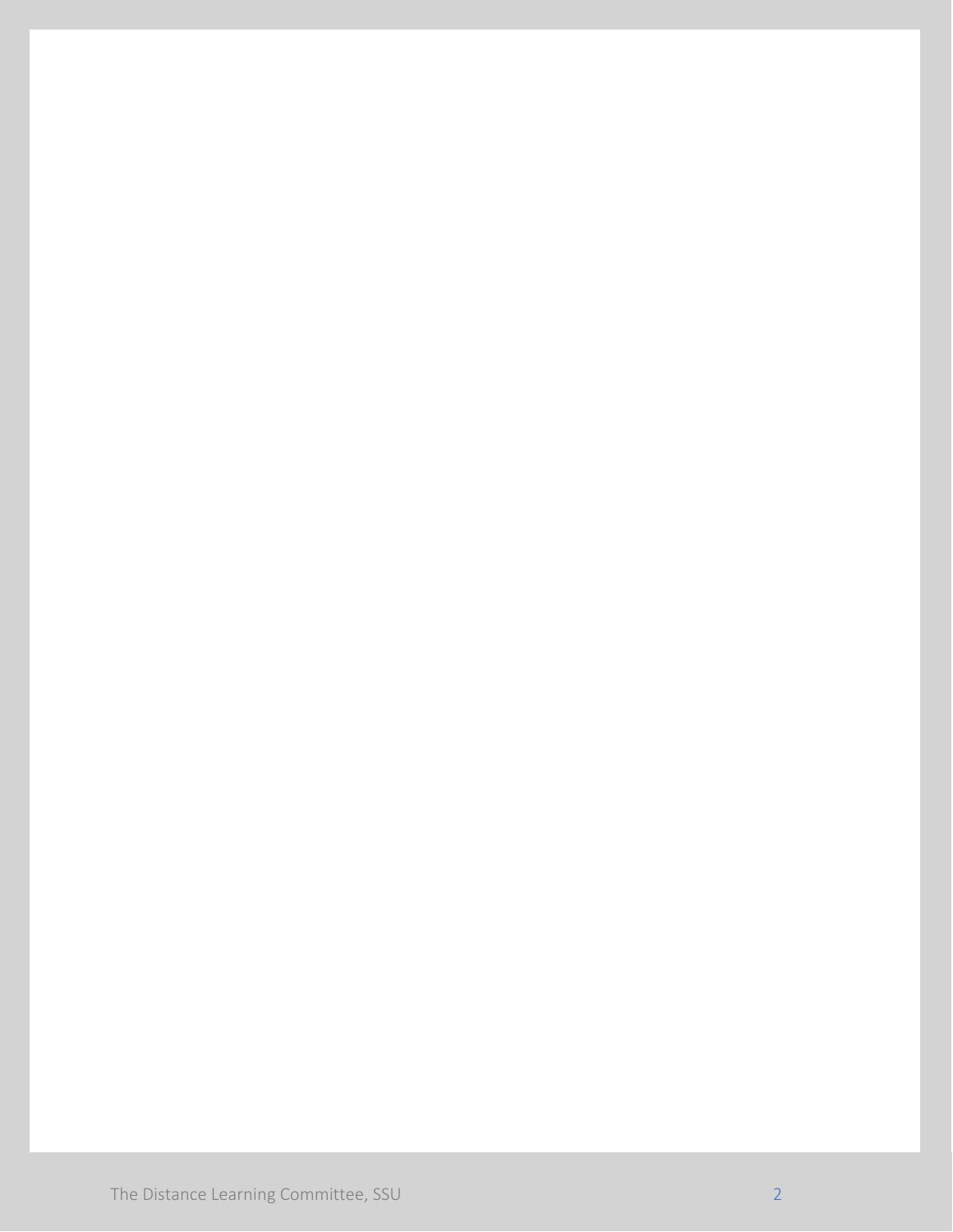# Guide to Distance Learning

# Distance Learning Course Approval Process\*

- 1. Any faculty member developing a new blended/hybrid or 100% online course must submit the following electronic documents through Curriculog, using the "Course" option under proposals\*\*:
	- o A Course syllabus utilizing the Distance Learning Committee (DLC) Syllabus Template as a guide (Appendix C).
	- o An outline of a course module utilizing the DLC Outline Template (Appendix  $(A)$ .
	- o Additionally, the DLC members will review at least one functioning course module within the Blackboard LMS. Course developers have the option of adding the DLC committee members as guests to their Blackboard course page, create a video walk-through of their functioning module to be submitted to the DLC committee or present their module live at a DLC meeting.\*\*\*
- 2. These materials are initially reviewed by the Departmental DLC representative utilizing the Quality Matters Rubric (Appendix B).
- 3. The sponsoring Department will review the materials along with the recommendation from the Departmental DLC representative and vote to approve or disapprove the course.
- 4. Upon Departmental approval, the course is submitted to the next appropriate committee via Curriculog:
	- Graduate courses are forwarded to the Graduate Council
	- GEP courses are forwarded to the General Education Advisory Committee (GEAC)
	- All other courses are forwarded to the EPCC
- 5. Following approval by either Graduate Council (for graduate courses) or GEAC (for GEP courses), the chairperson of the committee will forward the course to the EPCC via Curriculog.
- 6. The chairperson of EPCC will hold a 5-day Email open hearing inviting public comment upon the proposal.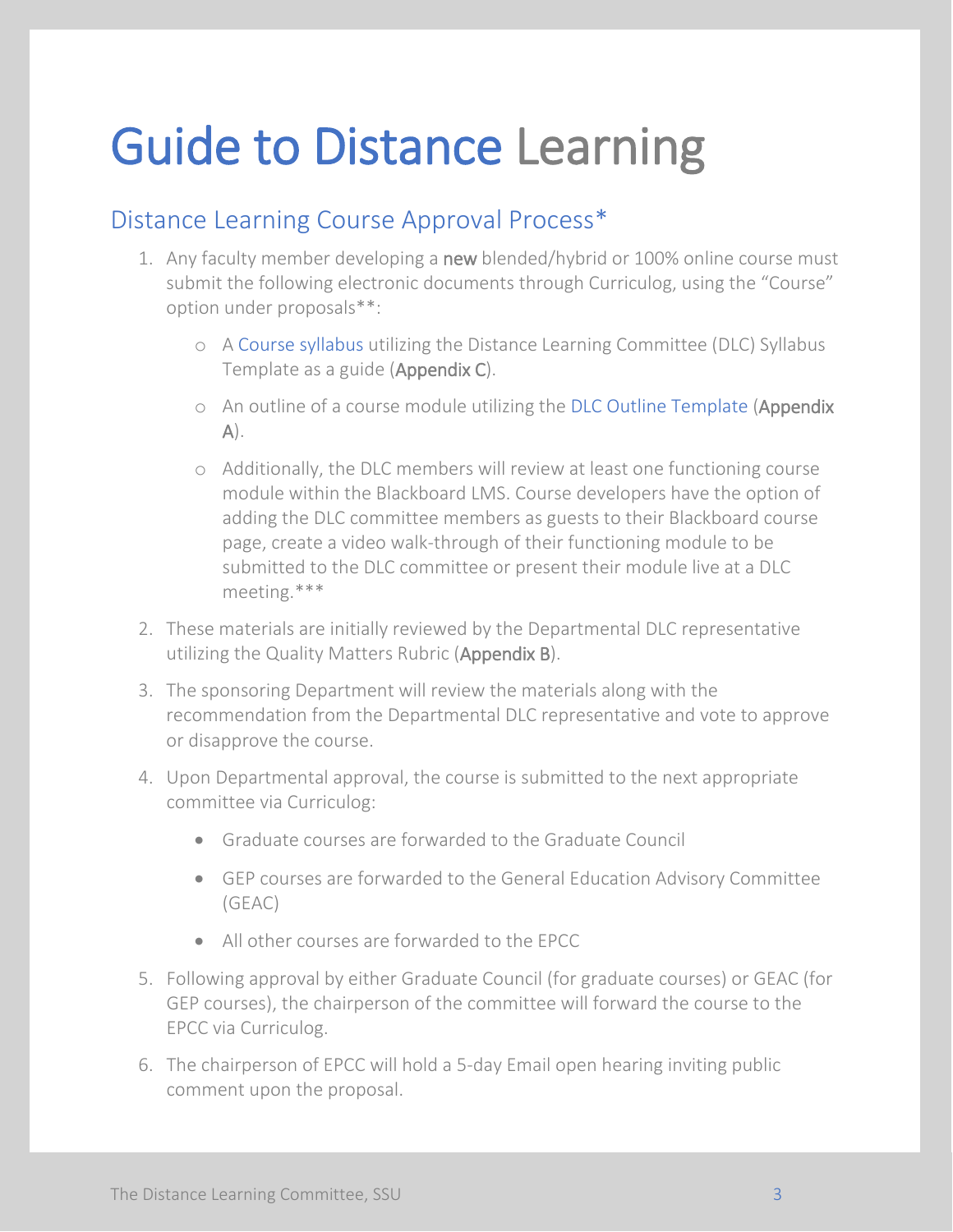- 7. Following the 5-day open hearing, the proposal will be placed on the agenda of the next EPCC meeting. The proposer or knowledgeable representative must be present at the EPCC meeting to answer any questions.
- 8. Upon EPCC approval, the chairperson of EPCC will forward the course to the DLC via Curriculog.
- 9. The University-Wide DLC will do a full review utilizing the Quality Matters Rubric (Appendix A). The proposer or knowledgeable representative may be present at the DLC meeting to demonstrate the functioning Online Module and answer any questions posed by the committee.
- 10.Upon DLC approval the chairperson of DLC will forward the course to UFS via Curriculog.
- 11.Upon UFS approval, the President of UFS will forward the course to the Provost who will ensure the registrar and other necessary parties receive notification.

\*Note: Courses developed in conjunction with Wiley Educational Services shall not require Distance Learning Committee approval but must still obtain approval through all other University governance procedures

\*\*Note: Any faculty converting an existing course to a distance learning format will need to use the *1. Course* form for Curriculog. In the form, for the option "Select all committees that need to see this proposal", select only "Distance Learning Committee". These proposals will bypass the EPCC, Graduate Council and GEAC and be submitted directly to the DLC after approval from the sponsoring department.

\*\*\*Note: In cases of new programs/degrees/majors where one or more faculty may need to be hired to teach a new blended/hybrid or 100% online course(s), the initiator of the new program/degree/major may request from the Distance Learning Committee an expedited review of a course(s). The expedited review may waive the requirement calling for a demonstration of a functioning online module. Such a request shall not be unduly denied.



Courses converted to online versions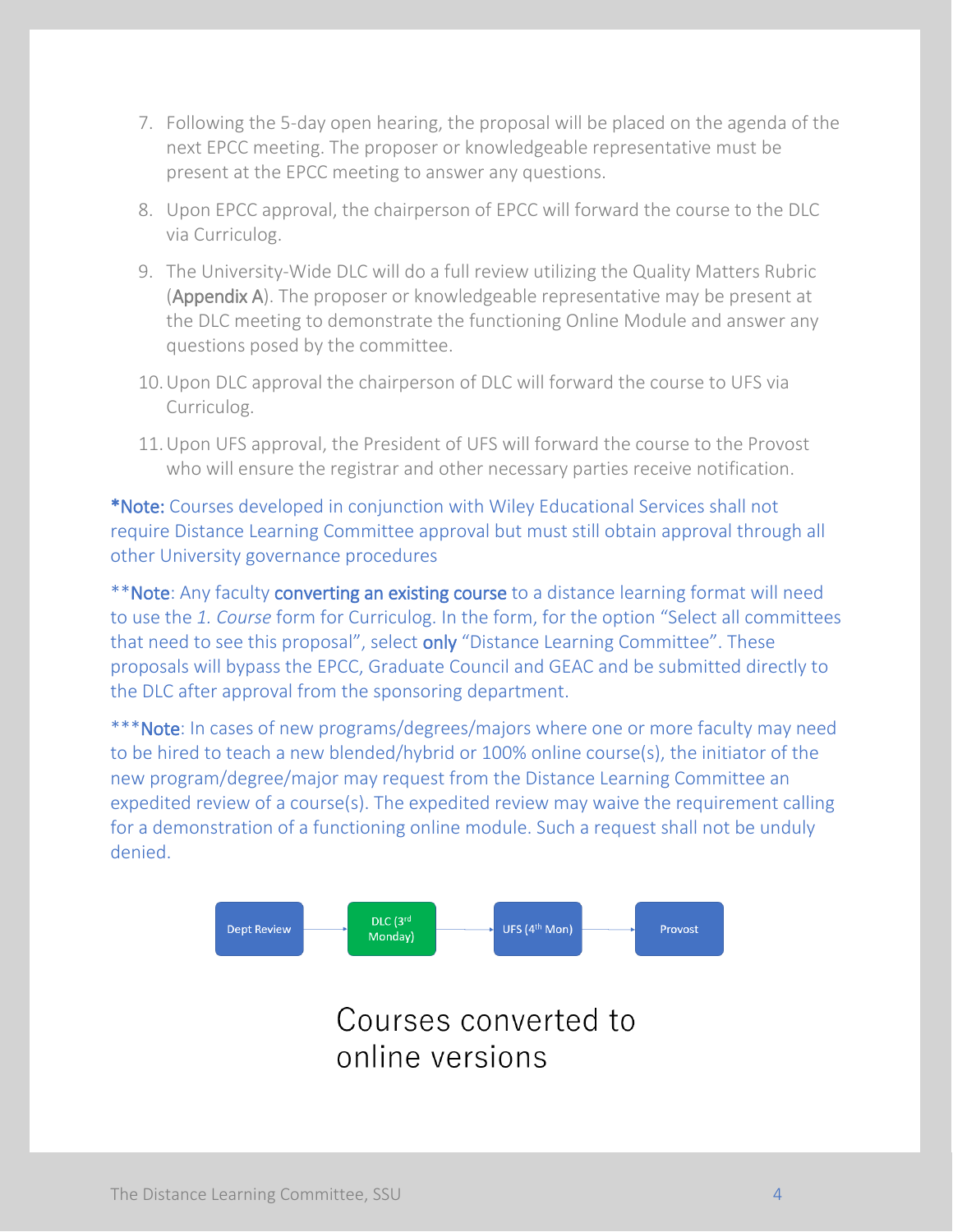

# Distance Learning Course Design and Development Advise

The faculty member or instructor revising or developing a course to be offered in as a blended/hybrid or 100% online course should use the attached *Online Course Syllabus Template* (Appendix C) as their guide for constructing their syllabus. There is information relevant to a distance learning delivery mode that is critical for students to know that support their success in the course. Particularly in a blended/hybrid or 100% online course, this document speaks for you as the instructor. Consider tone, word choice, etc.

The faculty member or instructor should submit the *Course/Module Outline* (Appendix A) for each module in their course when seeking departmental approval for their courses. Although not required, this will help the course developer to organize the course and help the department to see the "sweep" of the entire course. At least one course module needs to be available for review by the DLC.

- 1. Course Information what consideration is given to providing essential information to the students about the purpose of the course, prerequisite skills/knowledge (academic and technical), understanding where to click to begin the course and who their professor/instructor is as well as their peers?
	- Be explicit about the purpose of the course as well as prerequisites that should have been completed prior to enrolling. Detail specifically what technical skills they need to have mastered to be successful.
	- Introductions in any setting are important. Provide a venue for this to occur. Perhaps an informal Blackboard discussion forum could be created to establish a level of acquaintance.
	- a) Resources and Materials—What materials (e.g. textbooks, software and hardware) will the students be need to be afforded access to as they work toward those outcomes?
		- Resources should, of course, include a list of texts, but should also consider what other materials students might need to complete each module. For instance, "…in addition to buying Van Allsburg's book, students will also need to download Adobe Flash in order to watch the video of Van Allsburg's Caldecott acceptance speech."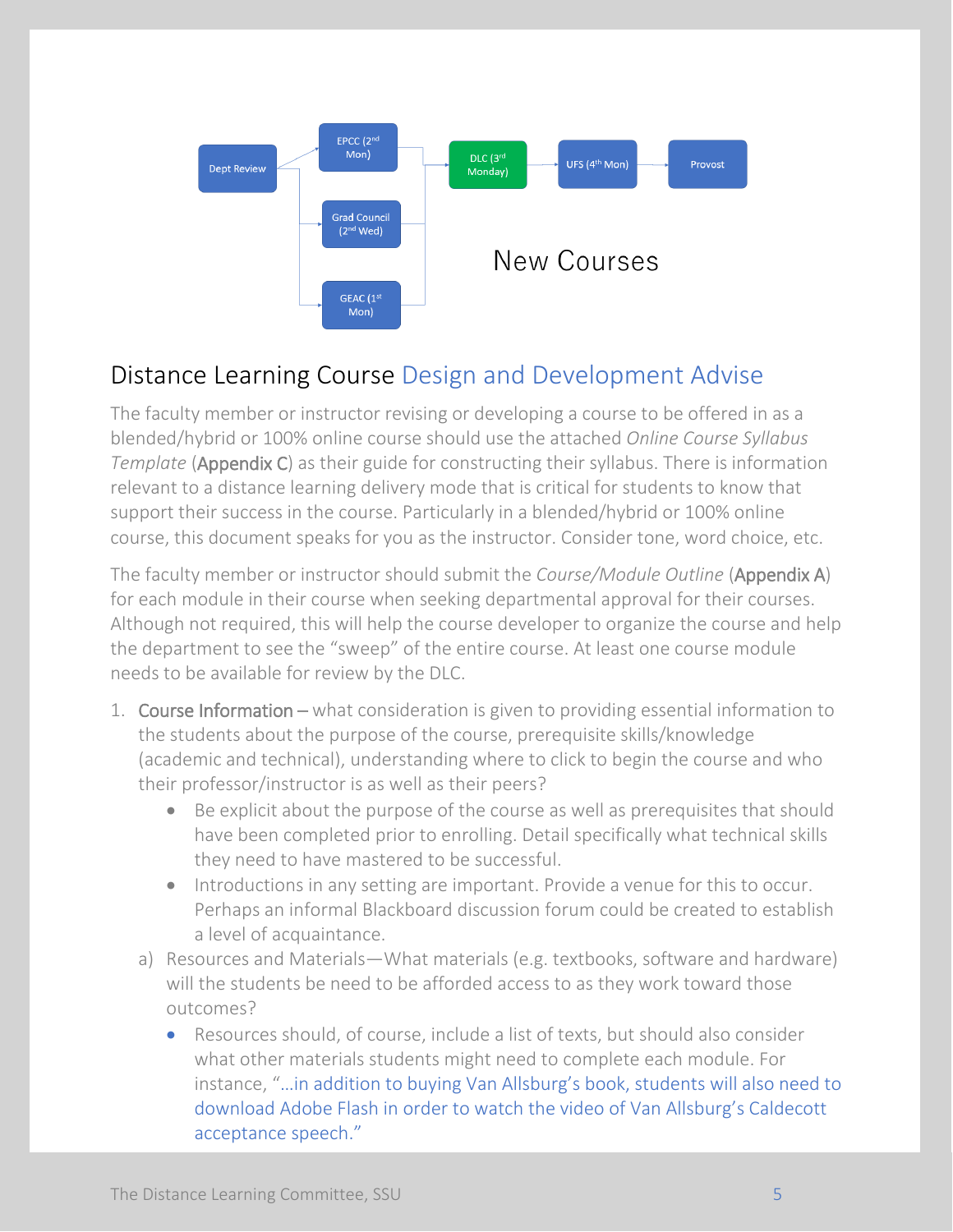- Check with the Library for the best method of linking our databases to your course. Students should not have to pay for downloading or reading articles
- b) Course Technology has consideration of selected course technology tools as well as design and navigation been considered from the learners' perspective?
	- Selected tools should be engaging however they should support the objectives of the course.
	- Navigation in the course should be consistent, seamless, logical, and efficient. Designing from the perspective of the end-used, our students, should be forefront in the layout of your course.
- c) Learner Support
	- What modes of instruction will the instructor use to facilitate learning, including the use of materials not covered by the resources (e.g. on-line articles, podcasts, recorded lectures)?
	- What university supports, technical as well as academic, are available (help\_desk@shawnee.edu for technical problems, courseinfor@shawnee.edu for issues related to Blackboard, the SSU's Writing Center, etc.)?

#### 2. Course Objectives

- What are students expected to get out of the course as a whole and each specific learning module?
	- o Objectives must be *measurable* if they are to assist the committee with evaluation.
- What will the students do to demonstrate their abilities to meet those objectives?
	- o Outcomes must *align* with objectives. The outcomes must indicate to what extent students will be required to meet those objectives.

#### 3. Topic Outline

- Rather than simply listing the activities and delivery methods, faculty members should also consider the sequence of those activities and methods and indicate how these activities and methods work in the service of the objectives and outcomes.
- Learner Engagement what parameters have been included to promote learner engagement?
	- a. Students understand connection between activities and course outcomes, activities engage a variety of learning styles and students are apprised of deadlines as well as the manner in which and timeline for receiving instructor feedback
- 4. Assessment and Measurement-how will the instructor determine if the students are demonstrably reaching the standards set by the objectives and measure the abilities mandated by the outcomes (e.g. tests, quizzes, collaborative activities, written assignments, compiled portfolios or other projects)?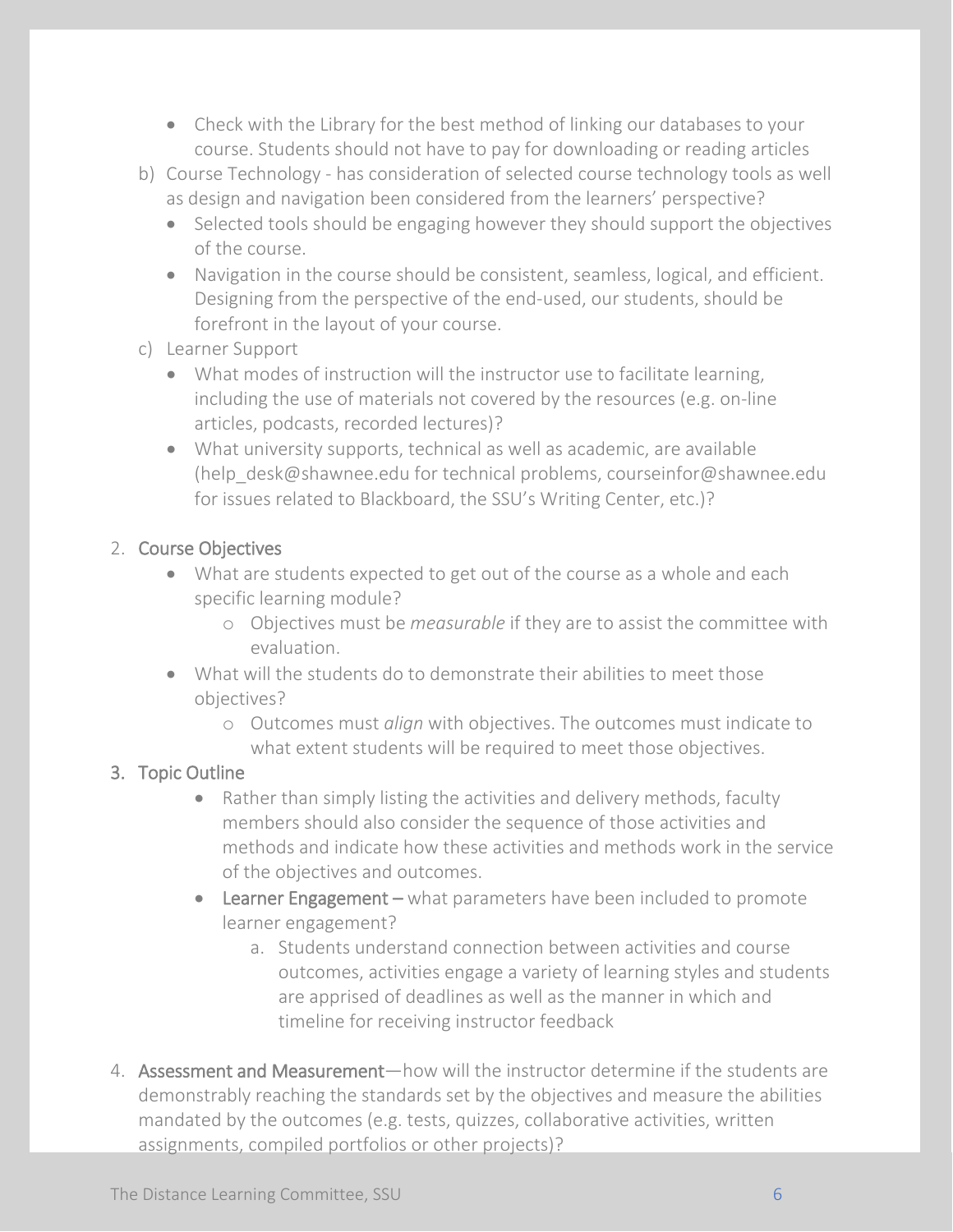- Like outcomes, assessments must also *align* with objectives, so that each student's abilities are demonstrated through some assessment practice that has bearing upon the grade assigned in the course. If there are assessments that do not speak directly to the objectives and outcomes, or if there are objectives and outcomes that are not assessed, the faculty member may be asked to revise his or her Course Plan.
- 5. Course Policies -- Does this course meet the ADA standards and reflect conformance with institutional policy regarding accessibility in online and hybrid courses?
	- Include a link that directs students to the SSU Office of Disability Services
	- Be aware of and understand the tools and components of our Learning Management System, Blackboard, that are supportive of ADA compliance.

Note: Information that pertains to course enrollment, remuneration for blended/hybrid and 100% online course development may be found in the current CBA

## Instructor Training

Faculty, Full-time instructors and adjuncts are required to participate in some form of distance learning training in order to teach hybrid or 100% online courses at SSU.

- Completion of an appropriate\* self-paced course offered free of charge through Wiley [\(https:/trainingctl.wiley.com/\)](https://trainingctl.wiley.com/)
	- o Online Teaching and Facilitation Strategies is appropriate for those who will be teaching online – "Foundations – Teaching Strategies"
	- o Online Course Design will teach those who are creating online courses "Foundations – Course Design"
- Completion of a Quality Matters online course. SSU is a member of Quality Matters and uses a modification of their standards rubric to score and review new online courses. More information can be attained from Chris Meade [\(cmeade@shawnee.edu\)](mailto:cmeade@shawnee.edu) from the DLC or Christina Baker [\(cbaker@shawnee.edu\)](mailto:cbaker@shawnee.edu) from the Teaching and Learning Center.

## Other Faculty and Instructor Resources

[Help for Transitioning Courses](https://www.shawnee.edu/areas-study/clark-memorial-library/teaching-learning-center/help-transitioning-courses-online#designing) Online (SSU)

[Designing you Blackboard Site](https://accc.uic.edu/contingency/online-teaching-instructors/designing-your-blackboard-course/) (University of Illinois)

[Instructional](https://ctl.wiley.com/course-design/instructional-material/) Material (Wiley)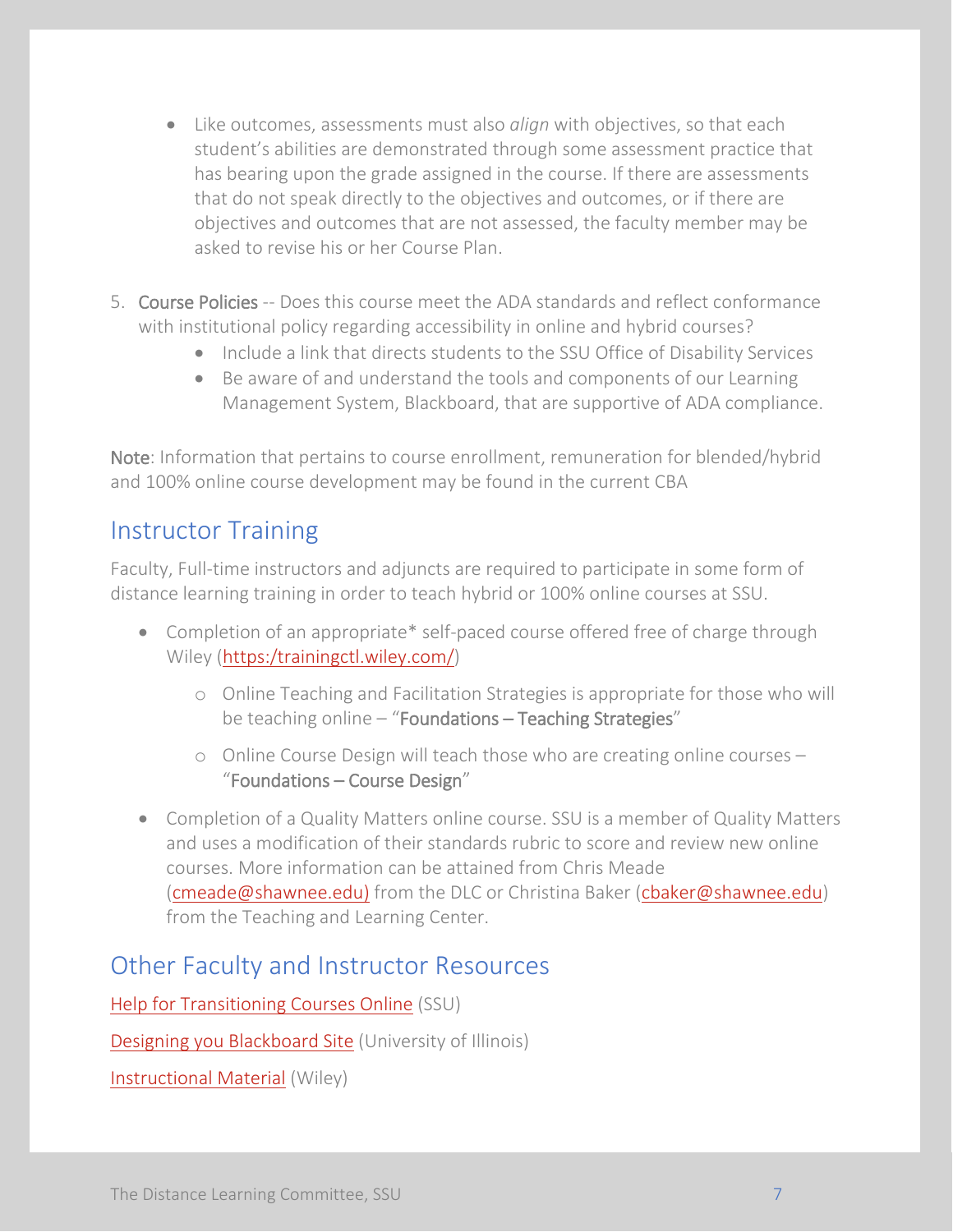# Appendix A

# Course Module Plan Template

A "Course/Module Plan Template" is included here to assist instructors. The whole may be mapped using modules as a measure of a week or two of the semester's time. This instrument is not required in the syllabus or course schedule, however a single module, representing a week or two of the semester, is required for the DLC review process.

Course/ Module Plan for: Course name

Module Name:

Time frame for completion: *(i.e., one week, two weeks, etc.)* 

| Course/Module<br><b>Objectives</b>                                         | Learner<br>Outcomes                                                                                                                                                                                                                                       | Learning<br>Resources                                                                                                                   | Teaching/Learning<br><b>Strategies/ Technology</b><br>Learning Objects                                                                                                          | Methods of<br>Student<br>Assessment                                                 |
|----------------------------------------------------------------------------|-----------------------------------------------------------------------------------------------------------------------------------------------------------------------------------------------------------------------------------------------------------|-----------------------------------------------------------------------------------------------------------------------------------------|---------------------------------------------------------------------------------------------------------------------------------------------------------------------------------|-------------------------------------------------------------------------------------|
| Unit objectives<br>should be aligned<br>with general course<br>objectives. | Describes what<br>the student will<br>be able to do<br>upon<br>completion of<br>the module (i.e.,<br>the student will<br>be able to<br>describe a<br>process or the<br>student will be<br>able to analyze<br>some concept,<br>issue, problem,<br>$etc.$ ) | What texts,<br>articles, ancillary<br>materials (other<br>media, etc.) are<br>needed to<br>accomplish the<br>objectives of the<br>unit? | How will learning be<br>facilitated: list podcasts,<br>written assignments,<br>quizzes, discussion<br>boards/groups, face-to-<br>face discussions (for<br>hybrid classes), etc. | Quizzes, tests,<br>written<br>assignments,<br>participation in<br>discussions, etc. |
|                                                                            |                                                                                                                                                                                                                                                           |                                                                                                                                         |                                                                                                                                                                                 |                                                                                     |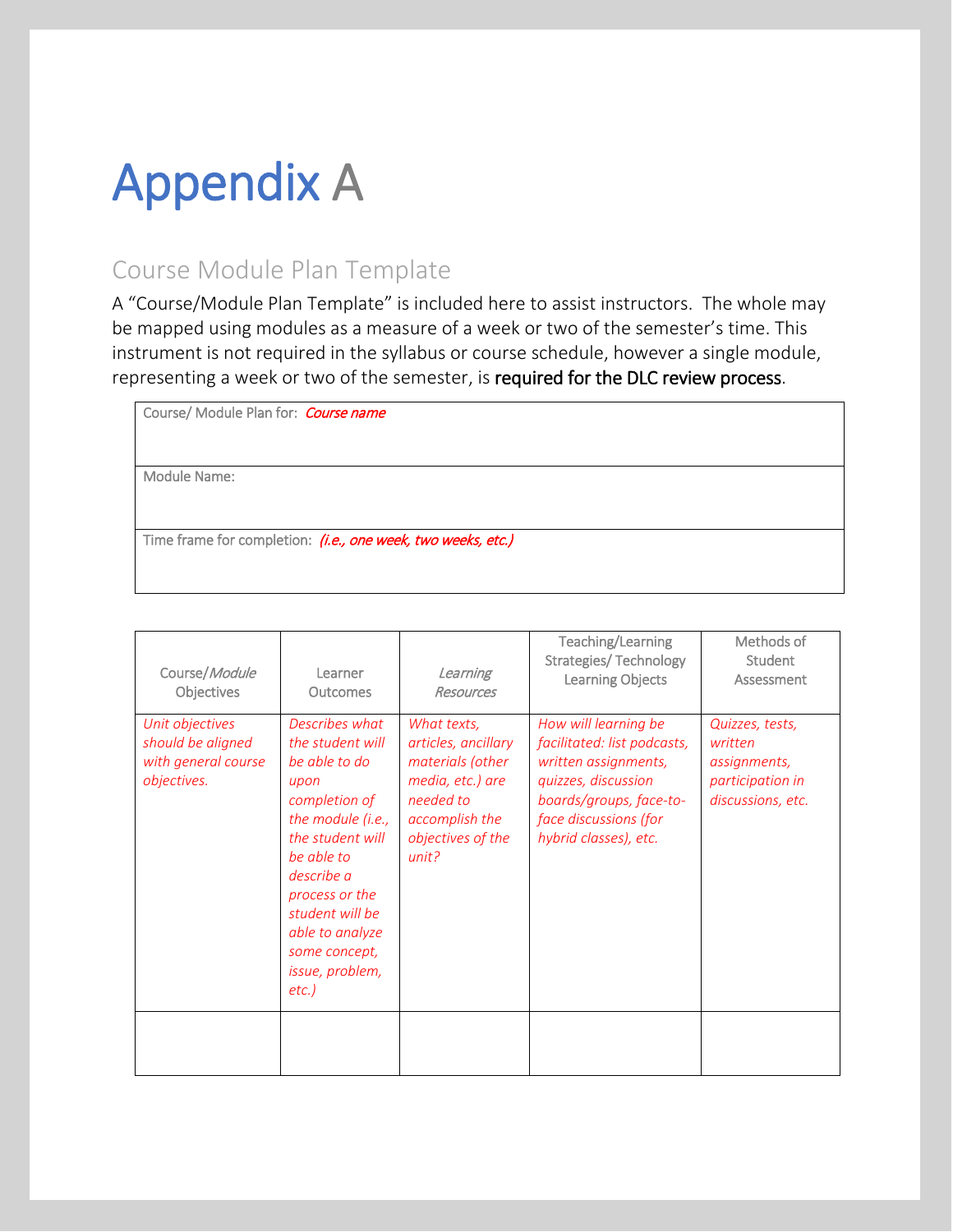# Course Module Plan Template (Exemplar)

Course / Module Plan for: **IDST 2225 Civilization and Literature** 

Module Name: Renaissance Culture and Literature: The Northern Renaissance

Time frame for completion: Two weeks

| Course/Module<br>Objectives<br>Unit objectives<br>should be aligned<br>with general course<br>objectives.                                                                                                                           | <b>Learner Outcomes</b><br>Describes what the<br>student will be able<br>to do upon<br>completion of the<br>module (i.e., the<br>student will be able<br>to describe a<br>process or the<br>student will be able<br>to analyze some<br>concept, issue,<br>problem, etc.)                                                                               |                                                                                                                                                                                                                                                                            | Teaching/Learning<br>Strategies/<br><b>Technology Learning</b><br>Objects<br>How will learning be<br>facilitated: list<br>podcasts, written<br>assignments, quizzes,<br>discussion<br>boards/groups, face-<br>to-face discussions<br>(for hybrid classes),<br>etc.                                                                                                             | Methods of<br>Student<br>Assessment<br>Quizzes, tests,<br>written<br>assignments,<br>participation in<br>discussions, etc.                                                                                                                                                      |
|-------------------------------------------------------------------------------------------------------------------------------------------------------------------------------------------------------------------------------------|--------------------------------------------------------------------------------------------------------------------------------------------------------------------------------------------------------------------------------------------------------------------------------------------------------------------------------------------------------|----------------------------------------------------------------------------------------------------------------------------------------------------------------------------------------------------------------------------------------------------------------------------|--------------------------------------------------------------------------------------------------------------------------------------------------------------------------------------------------------------------------------------------------------------------------------------------------------------------------------------------------------------------------------|---------------------------------------------------------------------------------------------------------------------------------------------------------------------------------------------------------------------------------------------------------------------------------|
| Student will be<br>$\bullet$<br>able to<br>describe major<br>characteristics<br>of the<br>Northern<br>Renaissance.<br>Students will<br>$\bullet$<br>be able to<br>distinguish<br>between<br>classical and<br>Renaissance<br>tragedy | Students will<br>$\bullet$<br>be able to<br>explain how<br>Hamlet is<br>reflective of<br>Renaissance<br>emphasis upon<br>the psychology<br>of the<br>individual.<br>Students will<br>$\bullet$<br>be able to<br>identify<br>passages in<br>Hamlet that<br>are reflective<br>of Renaissance<br>ideals about<br>humanism.<br>Students will<br>be able to | $\bullet$<br>Norton<br>Anthology of<br>World<br>Literature.<br>Readings from<br>Erasmus,<br>Shakespeare.<br>Film: Olivier's<br>$\bullet$<br>Hamlet<br>Background<br>$\bullet$<br>notes, including<br>characteristics<br>of<br>Shakespearean<br>tragedy by A.J.<br>Bradley. | Students will<br>1.<br>complete short<br>answer questions<br>dealing with the<br>play. (self-<br>assessment)<br>Students will<br>2.<br>view film.<br>Students will be<br>3.<br>divided into<br>groups; each<br>group will be<br>assigned a<br>question related<br>to the film<br>version of<br>Hamlet. They<br>will answer those<br>questions<br>individually and<br>then post | Short essay<br>1.<br>on how<br>Hamlet is<br>reflective of<br>Northern<br>Renaissance<br>values.<br>2.<br>Group<br>responses<br>will be<br>graded.<br>There will be<br>3.<br>a mid-term<br>examination<br>question<br>dealing with<br>Hamlet and<br>the Northern<br>Renaissance. |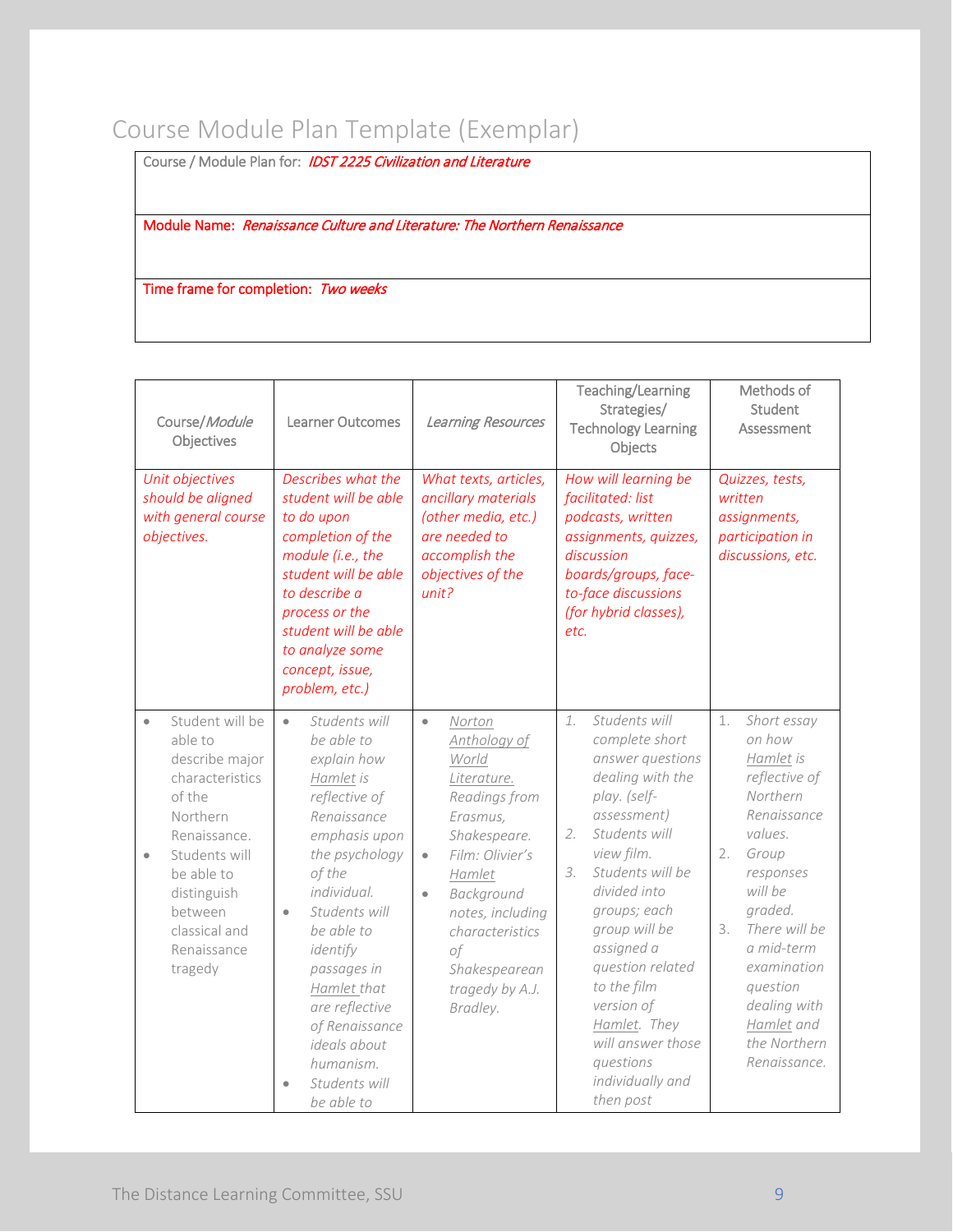| explain how        | responses in      |  |
|--------------------|-------------------|--|
| Hamlet differs     | their groups. A   |  |
| as a tragedy       | discussion will   |  |
| from Oedipus       | follow which will |  |
| the King (read     | lead to a "best"  |  |
| earlier in the     | group response    |  |
| course).           | which will be     |  |
| Students will<br>۰ | posted to the     |  |
| be able to         | entire class.     |  |
| correlate          |                   |  |
|                    |                   |  |
| specific scenes    |                   |  |
| from Hamlet        |                   |  |
| with Bradley's     |                   |  |
| definition of      |                   |  |
| Shakespearean      |                   |  |
| tragedy.           |                   |  |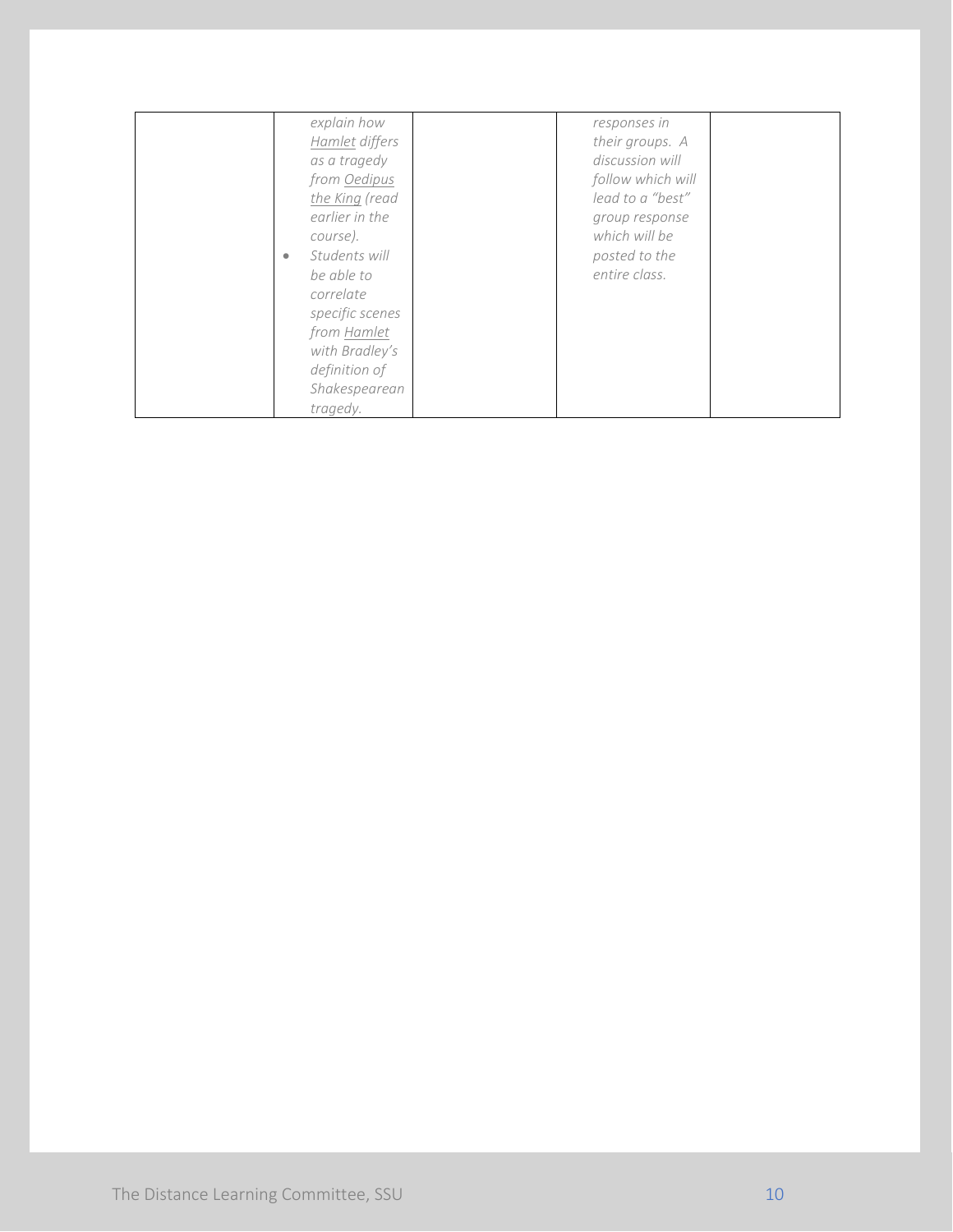# Appendix B

# An Adaptation of the Quality Matters Rubric Standards

 $*$ The standards below that are in blue are required in order to receive approval from the DLC

| <b>Standard</b>            |                                                                                                                                                                         |
|----------------------------|-------------------------------------------------------------------------------------------------------------------------------------------------------------------------|
| <b>Course Overview</b>     |                                                                                                                                                                         |
| and Introduction           | 1.1 Instructions make clear how to get started and where to find various course<br>components. (Required)                                                               |
|                            | 1.2 A statement introduces the student to the purpose of the course and to its                                                                                          |
|                            | components; in the case of a hybrid course, the statement clarifies the relationship                                                                                    |
|                            | between the face-to-face and online components. (Required)                                                                                                              |
|                            | 1.3 Etiquette expectations (sometimes called "netiquette" for online discussions, email,<br>and other forms of communication are stated clearly. (Strongly recommended) |
|                            | 1.4 Course and/or instructional policies with which the students are expected to comply<br>are clearly stated, or a link to current policies is supplied. (Required)    |
|                            | 1.5 Prerequisite knowledge in the discipline and/or required competencies are clearly<br>stated. (Required)                                                             |
|                            | 1.6 Minimum technical skills expected of the student are clearly stated (Required and                                                                                   |
|                            | partially determined through a readiness survey)                                                                                                                        |
|                            | 1.7 The self-introduction by the instructor is appropriate and available online.<br>(Required)                                                                          |
|                            | 1.8 Students are asked to introduce themselves to the class. (Required)                                                                                                 |
| <b>Learning Objectives</b> | 2.1 The course learning objectives describe outcomes that can be meaningfully<br>assessed. (Required)                                                                   |
|                            | 2.2 The module/unit learning objectives describe outcomes that can be assessed and                                                                                      |
|                            | are consistent with the course-level objectives. (Required)                                                                                                             |
|                            | 2.3 All learning objectives are stated clearly and written from the students' perspective.<br>(Required)                                                                |
|                            | 2.4 Instructions to students on how to meet the learning objectives are adequate and<br>stated clearly. (Required)                                                      |
|                            | 2.5 The learning objectives are appropriately designed for the level of the course.<br>(Required)                                                                       |
| <b>Assessment and</b>      |                                                                                                                                                                         |
| <b>Measurement</b>         | 3.1 The types of assessments selected measure the stated learning objectives and are<br>consistent with course activities and resources. (Required)                     |
|                            | 3.2 The course grading policy is stated clearly. (Required)                                                                                                             |
|                            | 3.3 Specific and descriptive criteria are provided for the evaluation of students' work                                                                                 |
|                            | and participation. (Required)                                                                                                                                           |
|                            | 3.4 The assessment instruments selected are sequenced, varied, and appropriate to<br>the content being assessed. (Strongly Recommended)                                 |
|                            | 3.5 "Self-check" or practice assignments are provided, with timely feedback to students<br>so that students may measure their own learning. (Strongly suggested)        |
| <b>Resources and</b>       |                                                                                                                                                                         |
| <b>Materials</b>           | 4.1 The instructional materials contribute to the achievement of the stated course and                                                                                  |
|                            | module/unit learning objectives. (Required)                                                                                                                             |
|                            | 4.2 The purpose of instructional materials and how the materials are to be used for<br>learning activities are clearly explained. (Required)                            |
|                            |                                                                                                                                                                         |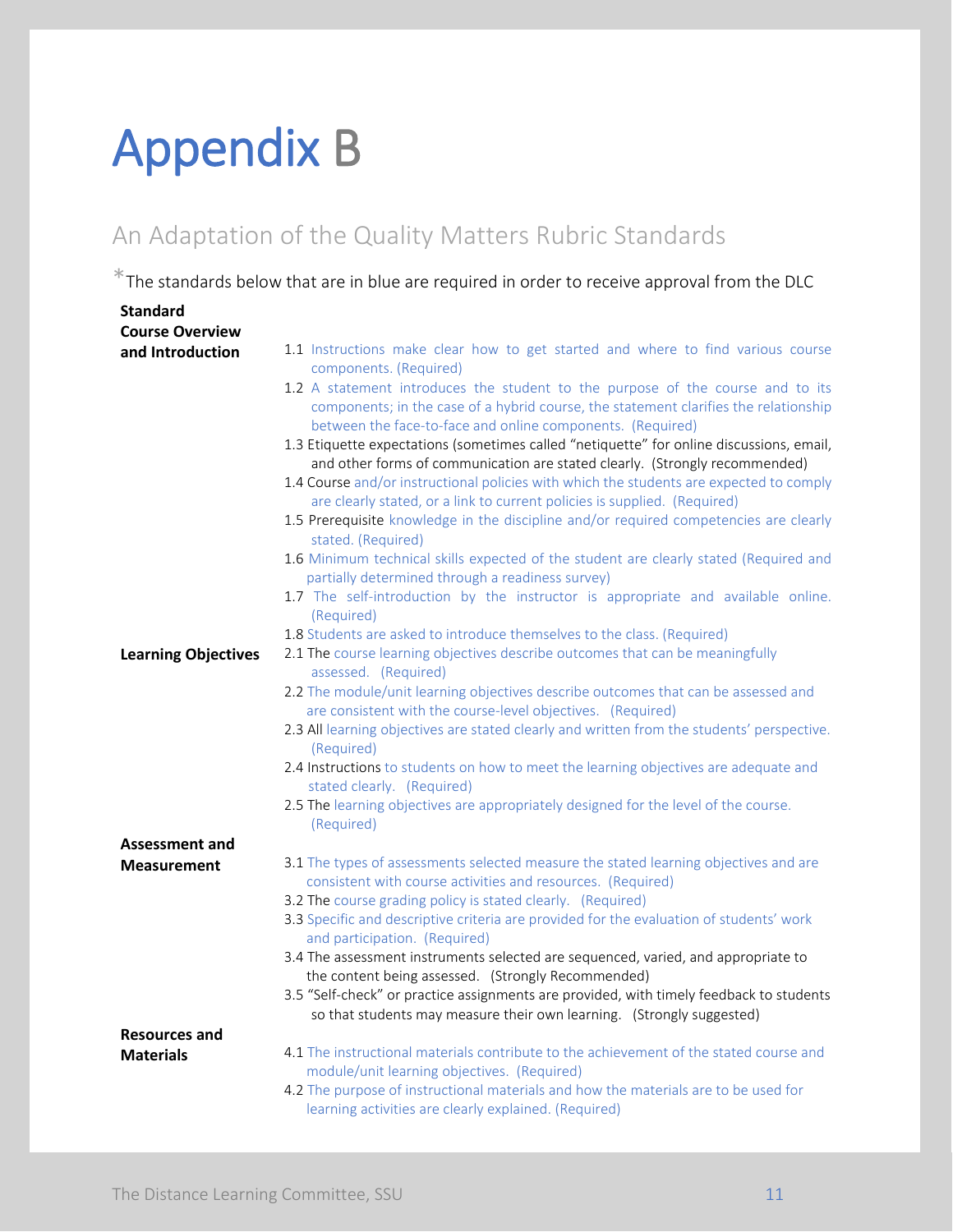|                           | 4.3 All resources and materials used in the course are appropriately cited and linked                                                      |
|---------------------------|--------------------------------------------------------------------------------------------------------------------------------------------|
|                           | according to SSU library protocol. (Required)                                                                                              |
|                           | 4.4 Instructional materials are current. (Strongly recommended)                                                                            |
|                           | 4.5 The instructional materials have appropriate breadth, depth, currency and provide                                                      |
|                           | a variety of perspectives for the student to learn the subject. (Required)                                                                 |
|                           | 4.6 The distinction between required and optional materials is clearly explained.                                                          |
|                           | (Required)                                                                                                                                 |
| <b>Learner Engagement</b> | 5.1 The learning activities promote the achievement of the stated learning objectives.<br>(Required)                                       |
|                           | 5.2 Learning activities foster instructor-student, content-student, and if appropriate to                                                  |
|                           | the course, student-student interaction. (Required)                                                                                        |
|                           | 5.3 Clear standards are set for instructor responsiveness and availability (turn-around<br>time for email, grade posting, etc.) (Required) |
|                           | 5.4 The requirements for student interaction are clearly articulated. (Required)                                                           |
|                           | 6.1 The tools and media support the learning objectives, and are appropriately chosen                                                      |
| <b>Course Technology</b>  | to deliver the content of the course. (Required)                                                                                           |
|                           | 6.2 The tools and media support student engagement and guide the student to                                                                |
|                           | become an active learner. (Required)                                                                                                       |
|                           | 6.3 Navigation throughout the online components of the course is logical, consistent,                                                      |
|                           | and efficient. (Required)                                                                                                                  |
|                           | 6.4 Students have ready access to the technologies required in the course. (Required)                                                      |
|                           | 6.5 All content pages and web links work properly and course technology is current                                                         |
|                           | and able to support the course's objectives and content. (Strongly recommended)                                                            |
| <b>Learner Support</b>    | 7.1 The course instructions articulate or link to clear description of the technical                                                       |
|                           | support offered. (Required)                                                                                                                |
|                           | 7.2 Course instructions articulate or link to an explanation of how the institution's                                                      |
|                           | academic support system can assist the student in effectively using the resources                                                          |
|                           | provided. (Required)                                                                                                                       |
|                           | 7.3 Course instructions articulate or link to an explanation of how the institution's                                                      |
|                           | student support services can help students reach their educational goals.                                                                  |
|                           | (Required)<br>7.4 Course instructions answer basic questions related to research, writing, technology,                                     |
|                           | etc., or link to tutorials or other resources that provide the information.                                                                |
|                           | (Required)                                                                                                                                 |
|                           | 7.5 Help Desk, Blackboard, and other technical support information is clearly posted on                                                    |
|                           | the course homepage or clearly presented in the course syllabus.                                                                           |
| <b>Accessibility</b>      | 8.1 The course incorporates ADA standards and reflect conformance with institutional                                                       |
|                           | policy regarding accessibility in blended/hybrid and 100% online courses.                                                                  |
|                           | (Required)                                                                                                                                 |
|                           | In order to meet this standard, a course should:                                                                                           |
|                           | Include a statement or a web link that tells students how to gain access to                                                                |
|                           | SSU's Office of Disability Services                                                                                                        |
|                           | Employ an ADA-compliant Learning Management System, such as                                                                                |
|                           | Blackboard.                                                                                                                                |
|                           | 8.2 Course design facilitates readability and minimized distractions (Strongly                                                             |
|                           | recommended)                                                                                                                               |
|                           |                                                                                                                                            |

\*\*\* if you wish, you may visit the Quality Matters website [\(www.qmohio.org\)](http://www.qmohio.org/) to do a self-review of your course to see your course is likely to pass DLC review. There is a tutorial for the use of the self-review at <https://youtu.be/bB5t4E71jlk>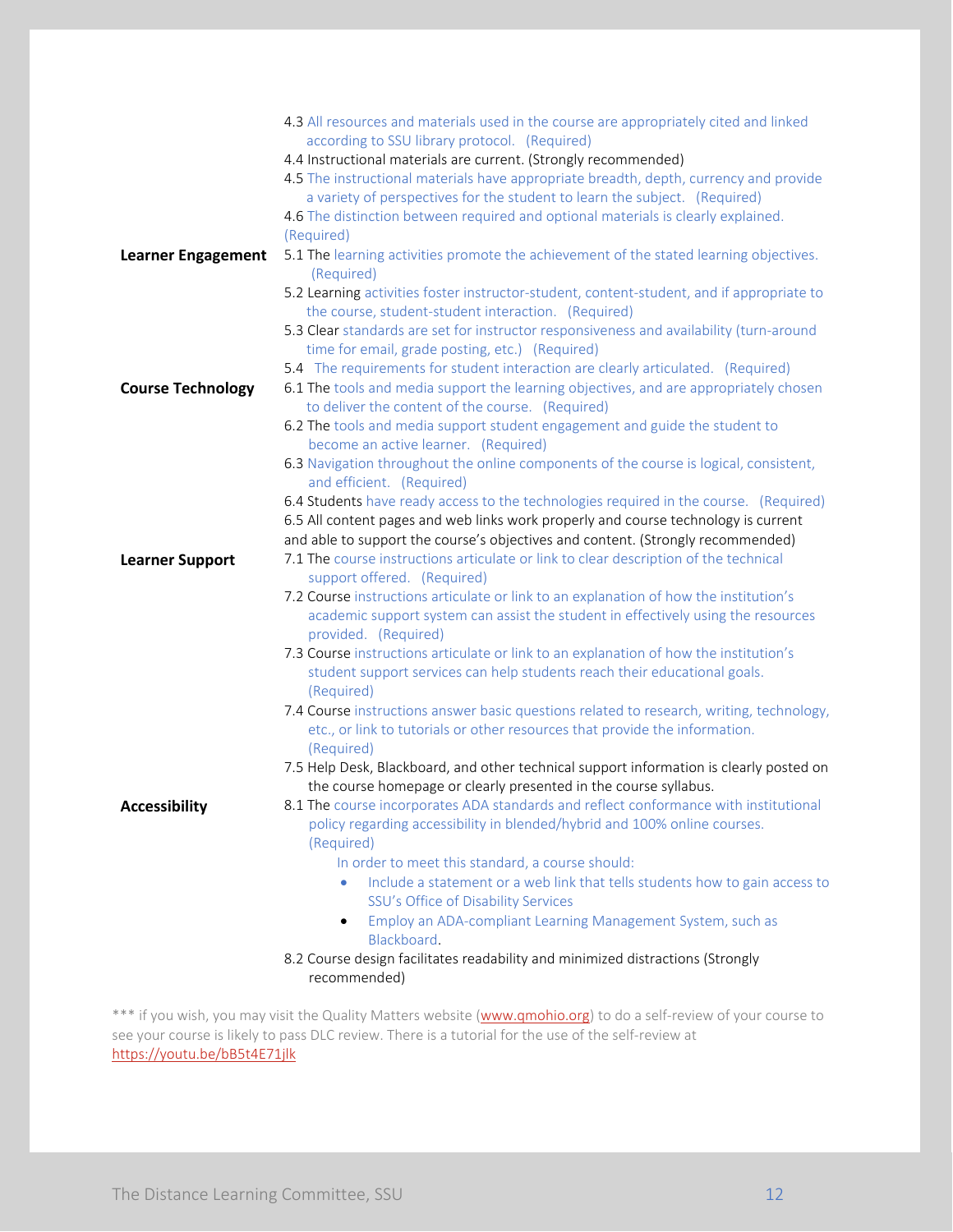# Appendix C

# Course Syllabus Template

# Instructions for using this Course Syllabus Template

This syllabus is broken into discrete sections, which can be rearranged, removed, or modified to best fit your course and teaching style.

The syllabus includes references to, and instructions for accessing, various Blackboard tools commonly used by instructors.

Adjust descriptions of activities and outcomes to fit your course.

- Look for text between brackets, to indicate information needed, text you should change, or notes. Be sure to delete these notes before finalizing your syllabus.
- Be sure to remove references to tools, activities, or outcomes that you do not plan to use in your course.

# Supplements

In addition to this syllabus template, the following elements should be available to students in the course, either in your syllabus or somewhere else within your Blackboard course site environment:

- Overview of Online Course Activities: Simple instructions on the use of Blackboard/online activities in your course. Links to more detailed information and support documents.
- Online Communication Guidelines: Overview of the role of communication in a hybrid/online course includes expectations for using technology tools such as discussion, e-mail, and chat for communication. Reasonable timeframes for responding to student's communication.
- Discussion Board Guidelines: Guidelines and grading rubric to support the use of online discussion activities in your course.
- Campus Resources: Shawnee State programs and resources that are available to assist students during their academic studies.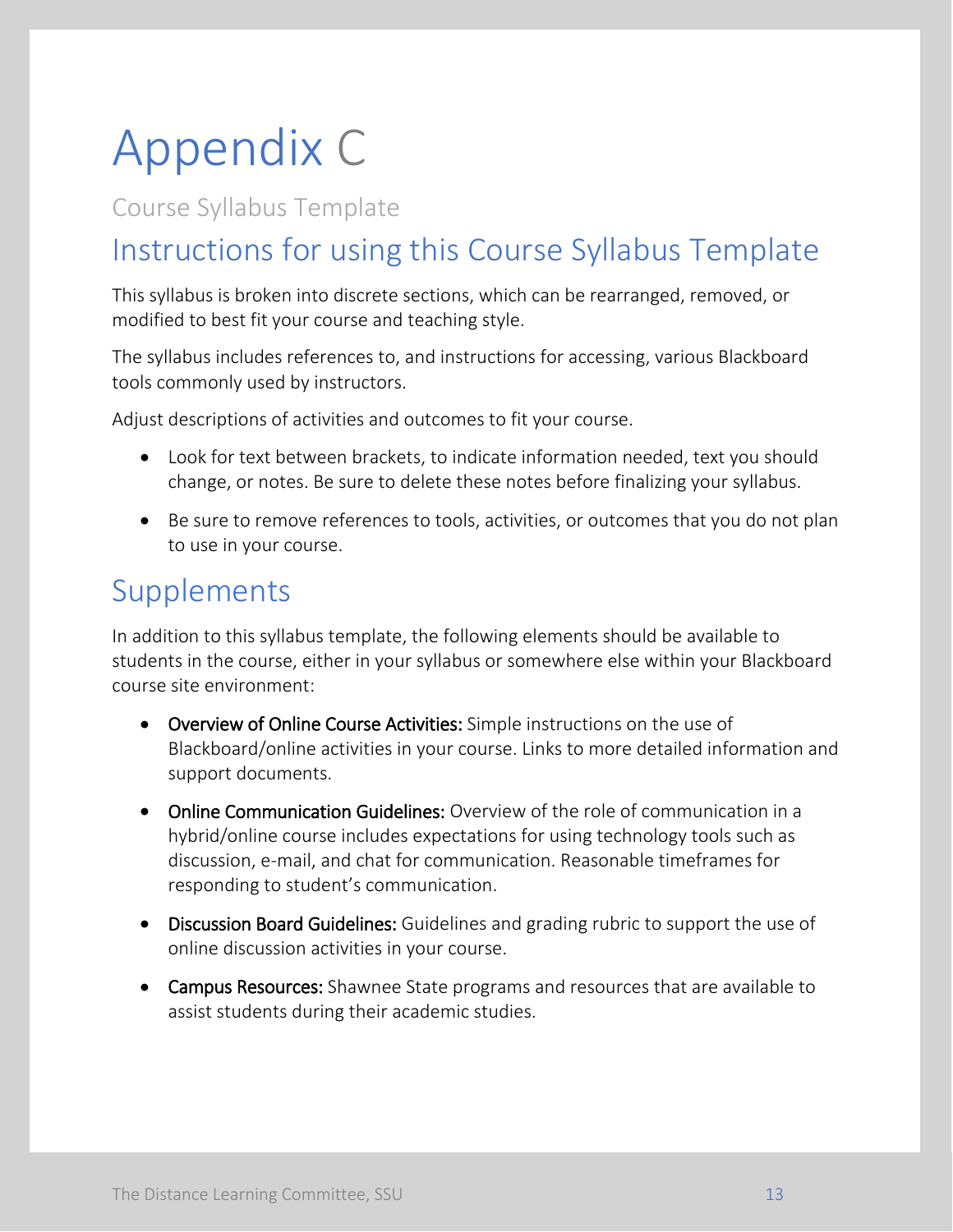# **Course Name Syllabus**

## **Part 1: Course Information**

#### **Course Description**

[Enter catalog description.]

#### **Prerequisite**

[Enter prerequisite information.]

#### **Textbook & Course Materials**

#### *Required Text*

[List required course textbooks. Include details such as full name of textbook, author, edition, ISBN, description (if desired), and where it can be purchased. If a required text is available online, indicate where it can be accessed.]

#### *Recommended Texts and Other Readings*

[List other readings available and how/where to access them.] [Include a general statement such as "Other readings will be made available in the Blackboard (See Course/ Modules)."]

#### **Computer Hardware & Software Requirements**

If you are working from home, you are responsible for having (or for the duration of the course having continuing access to) and maintaining:

- $\circ$  A computer that can access the Internet, load and properly display course resources, and access documents in [specify programs or applications such as Microsoft Word, PowerPoint, Adobe Acrobat for PDFs, RealPlayer, Flash, etc.] See Shawnee State [Hardware and Software Standards](http://www.shawnee.edu/offices/information-technology-services/it-documents/hardware-and-software-standards.aspx) for information about computer specifications. FYI, the university offers Microsoft Office at a substantial discount. Se[e SSU-Microsoft EES](http://www.shawnee.edu/offices/information-technology-services/it-documents/microsoft-agreement.aspx)  [Agreement Overview](http://www.shawnee.edu/offices/information-technology-services/it-documents/microsoft-agreement.aspx) for more information.
- o An Internet connection (DSL, LAN, or cable connection desirable)
- o Access to [other tools, resources, or materials]
	- [List other tools, resources, and materials needed by the student for success in the course, including materials that may have to be purchased like DVDs, CD's, etc.]
	- If you use ProctorU in your course, please list information for students here.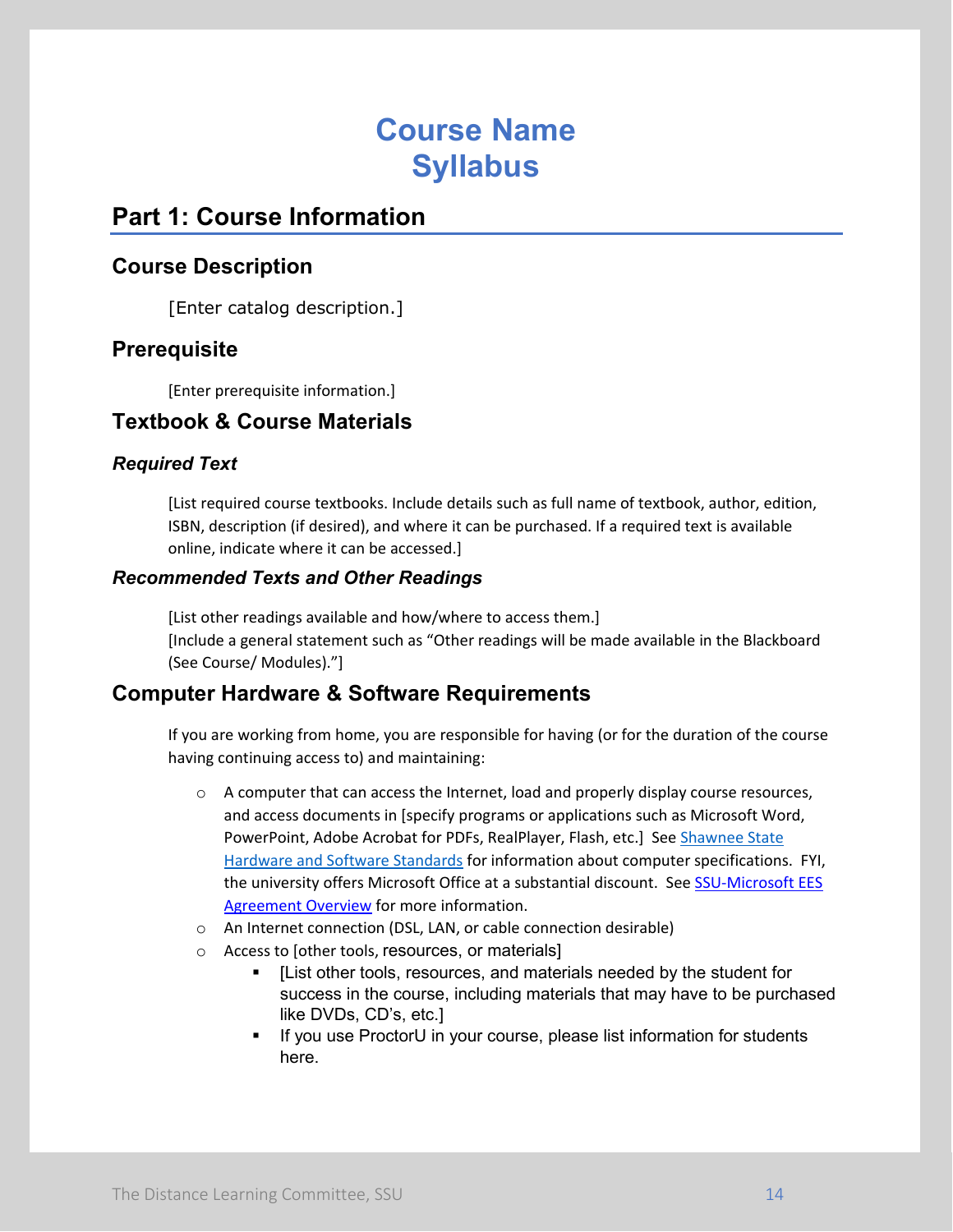#### **Course Structure**

This course will be delivered entirely online through SSU's course management system, Blackboard*.* You will use your account to login to the course via the MySSU page or directly from [Blackboard](http://blackboard.shawnee.edu/) .

[Use this space to describe the types of work your student will do. Add and remove listed activities as appropriate to your course. Example: In Blackboard, you will access online lessons, course materials, and resources. At designated times throughout the semester, we will participate in a blend of self-paced and group-paced activities using Blackboard and alternative Internet-based technologies. Activities will consist of chat, blogs, discussion forums, email, journaling, blogging, wikis, and web posting.]

#### **Blackboard Access**

To get into this course on Blackboard, you must use a computer that accesses the Internet and that has an appropriate Web browser such as a recent version of Internet Explorer, Firefox, or Safari.

o You can access Blackboard by logging into MySSU (your login default page on campus or [MySSU External](https://myssu.shawnee.edu/ics/) off campus) and clicking Blackboard. Alternately, you can login by using the address **Blackboard** and entering your username – your university ID number – and your password – whatever you created for your MySSU account.

#### Email

- o Please make sure that your email address in Blackboard is the email account that you really use. Check it and change it, if needed.
	- 1. In Blackboard, click the TAB labeled Shawnee State University.
	- 2. In the Tools menu (on the left), click PERSONAL INFORMATION.
	- 3. On the Personal Information page, click EDIT PERSONAL INFORMATION.
	- 4. Enter the email address and phone number that you use most frequently.

#### **Technical Assistance**

If you need technical assistance at any time during the course:

- For Blackboard, email CourseInfo at [courseinfo@shawnee.edu,](mailto:courseinfo@shawnee.edu) phone 740-351-3682, or visit the Blackboard office in Library 113 for face-to-face assistance.
- For assistance with the SSU Network (MySSU or on-campus network login), contact ITS by visiting the [website,](https://www.shawnee.edu/areas-study/clark-memorial-library/information-technology-services) emailing Help  $\text{ desk@shawnee.edu}$ , phoning 740-351-3538, or visiting the ITS help desk in the basement of the Administration building (room 005).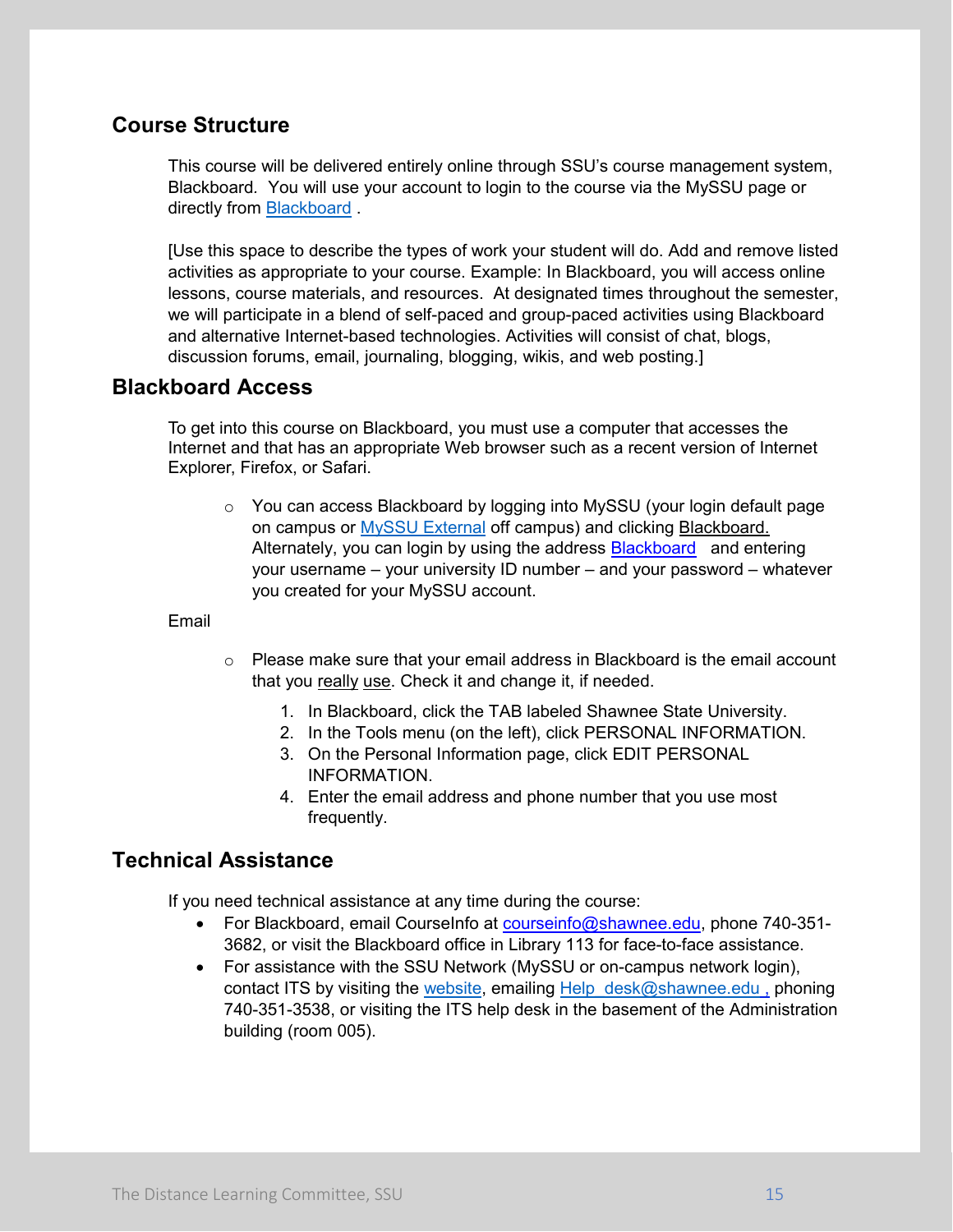# **Part 2: Course Objectives**

[List the primary learning objectives for this course. Use action verbs to describe what students and you will accomplish through this course. A bulleted list is a good way to display these objectives as shown below]

- Objective
- Objective
- Objective

You will meet the objectives listed above through a combination of the following activities in this course:

[Provide instructions to students on how they are expected to meet the learning objectives for the course. For example: Will most objectives be met through examination? Or through participation? Or through projects?]

- [Attend …
- Complete …
- Participate …]

#### **Part 3: Topic Outline/Schedule**

**Important Note**: Refer to the Course Calendar or Course Announcements in Blackboard for specific dates and times. Activity and assignment details will be explained in detail within each learning module. If you have any questions, please contact your instructor.

#### **Lesson 1: Title**

| <b>Activities</b>               | <b>Appx. Time</b><br>$(30 \text{ min})$<br>increments) | <b>Due Date</b><br>(in EST)                                                                  | <b>Grading Information</b><br>(points, category, type<br>of assignment) |
|---------------------------------|--------------------------------------------------------|----------------------------------------------------------------------------------------------|-------------------------------------------------------------------------|
| A. Assignment #1<br>Placeholder | Example<br>1 hour, 30<br>minutes                       | Example: Initial Post -<br>Friday by 11:55 pm.<br>Response to Peers -<br>Sunday by 11:55 pm. |                                                                         |
| B. Assignment #2<br>Placeholder |                                                        |                                                                                              |                                                                         |
| C. Assignment #3<br>Placeholder |                                                        |                                                                                              |                                                                         |

#### **Lesson 2: Title**

| Appx. Appx.<br><b>Activities</b><br><b>Time</b> | Due Date<br>(in EST) | <b>Grading Information</b> |
|-------------------------------------------------|----------------------|----------------------------|
|-------------------------------------------------|----------------------|----------------------------|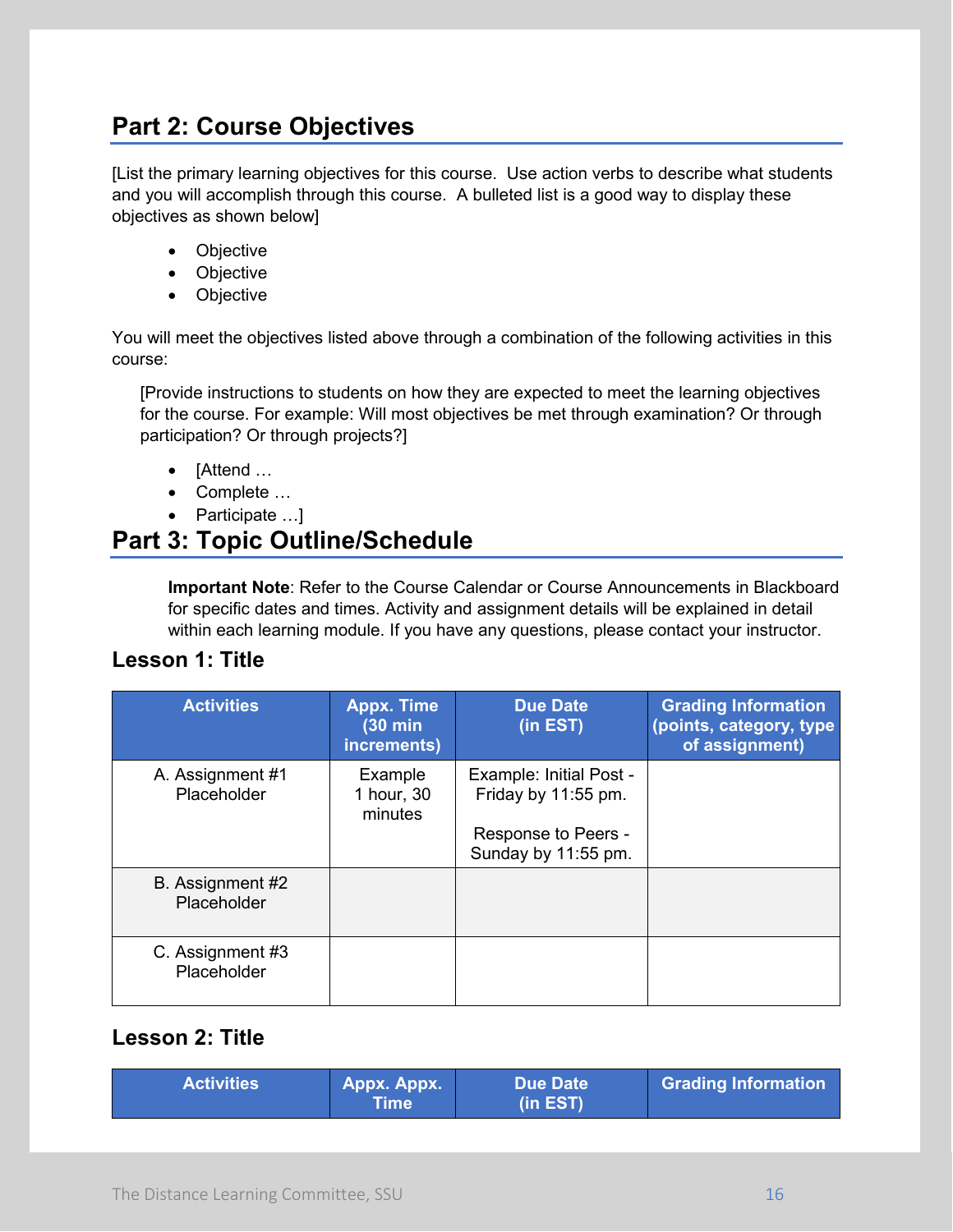| A. Assignment #1<br>Placeholder |  |  |
|---------------------------------|--|--|
| B. Assignment #2<br>Placeholder |  |  |
| C. Assignment #3<br>Placeholder |  |  |

#### **Lesson 3: Title**

| <b>Activities</b>               | Appx. Appx.<br><b>Time</b> | <b>Due Date</b><br>(in EST) | <b>Grading Information</b> |
|---------------------------------|----------------------------|-----------------------------|----------------------------|
| A. Assignment #1<br>Placeholder |                            |                             |                            |
| B. Assignment #2<br>Placeholder |                            |                             |                            |
| C. Assignment #3<br>Placeholder |                            |                             |                            |

#### **Lesson 4: Title**

| <b>Activities</b>               | Appx. Appx.<br><b>Time</b> | <b>Due Date</b><br>(in EST) | <b>Grading Information</b> |
|---------------------------------|----------------------------|-----------------------------|----------------------------|
| A. Assignment #1<br>Placeholder |                            |                             |                            |
| B. Assignment #2<br>Placeholder |                            |                             |                            |
| C. Assignment #3<br>Placeholder |                            |                             |                            |

#### **Lesson 5: Title**

| <b>Activities</b>               | Appx. Appx.<br><b>Time</b> | Due Date<br>(in EST) | <b>Grading Information</b> |
|---------------------------------|----------------------------|----------------------|----------------------------|
| A. Assignment #1<br>Placeholder |                            |                      |                            |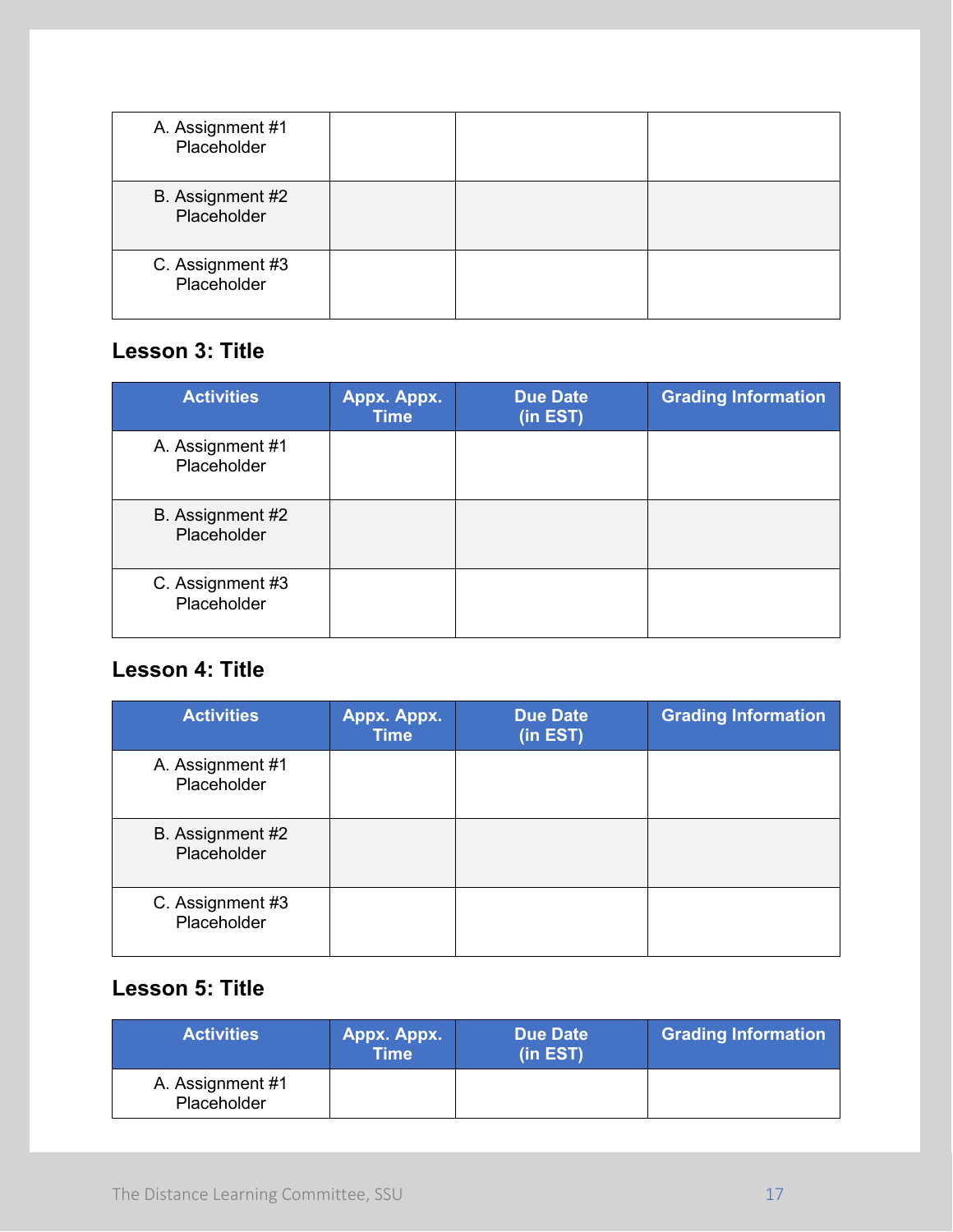| B. Assignment #2<br>Placeholder |  |  |
|---------------------------------|--|--|
| C. Assignment #3<br>Placeholder |  |  |

#### **Lesson 6: Title**

| <b>Activities</b>               | Appx. Appx.<br><b>Time</b> | <b>Due Date</b><br>(in EST) | <b>Grading Information</b> |
|---------------------------------|----------------------------|-----------------------------|----------------------------|
| A. Assignment #1<br>Placeholder |                            |                             |                            |
| B. Assignment #2<br>Placeholder |                            |                             |                            |
| C. Assignment #3<br>Placeholder |                            |                             |                            |

#### **Lesson 7: Title**

| <b>Activities</b>               | Appx. Appx.<br><b>Time</b> | <b>Due Date</b><br>(in EST) | <b>Grading Information</b> |
|---------------------------------|----------------------------|-----------------------------|----------------------------|
| A. Assignment #1<br>Placeholder |                            |                             |                            |
| B. Assignment #2<br>Placeholder |                            |                             |                            |
| C. Assignment #3<br>Placeholder |                            |                             |                            |

[Note about calendar/schedule: while it is important to clearly indicate the schedule for your course, there are many places where you may do this. You may include a topic outline/schedule (like the examples shown above) in your syllabus, make a separate link to a schedule document in your Blackboard course, or use the Blackboard calendar tool. Regardless of which you choose, be consistent, and keep your calendar up-to-date to help students follow along, reduce confusion, and emphasize time on task.]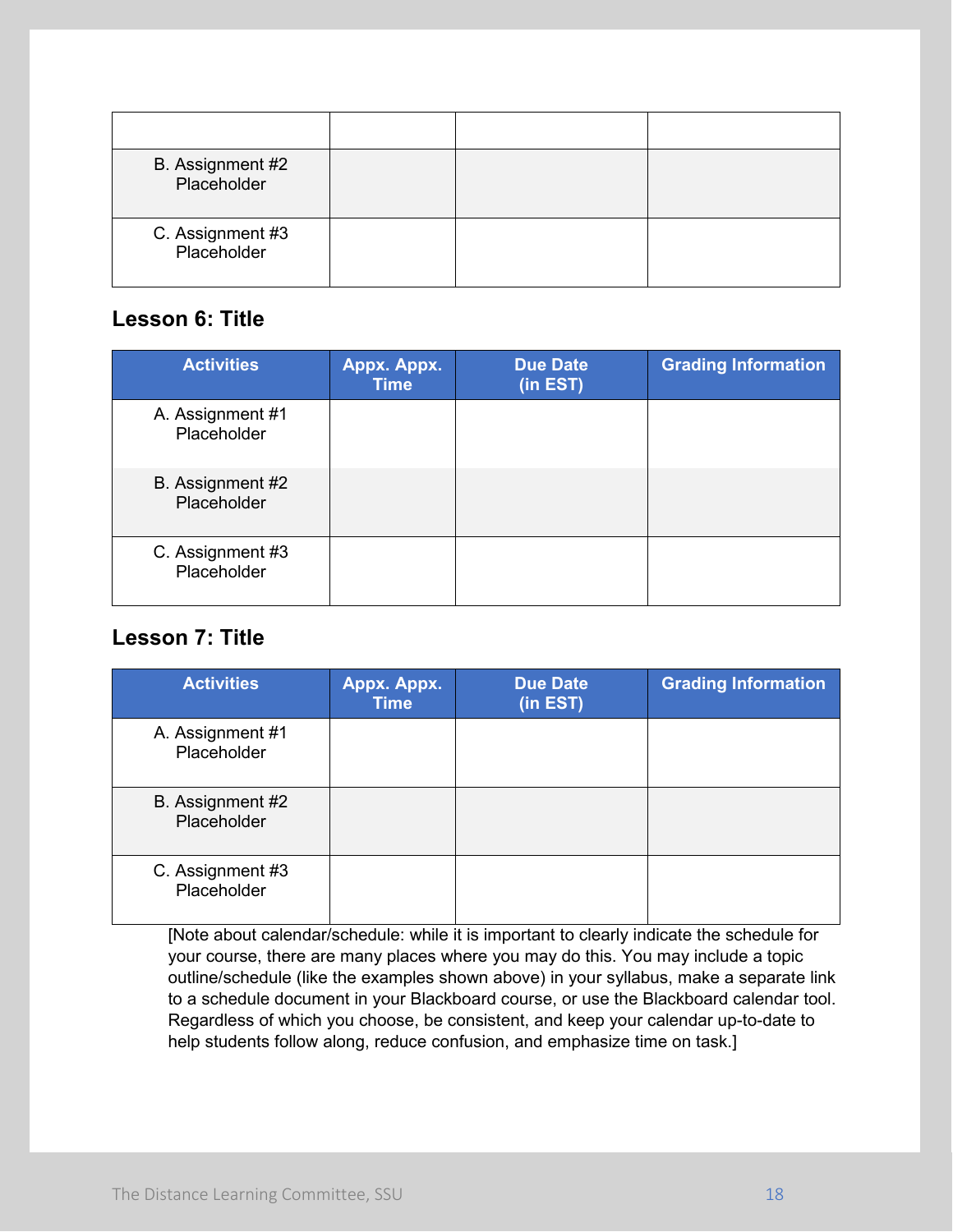# **Part 4: Grading Policy**

#### **Graded Course Activities**

[Explain clearly how students' work will be graded.]

[Example: Visit the Assignments link in Blackboard for details about each assignment listed below. Click on Assessments to access quizzes and exams. (See Part 4 for more information about accessing tools and activities).]

| <b>Points</b> | <b>Description</b>                                                                         |
|---------------|--------------------------------------------------------------------------------------------|
| #             | Item 1 (List all activities, tests, etc. that will determine the students'<br>final grade) |
| #             | Item 2                                                                                     |
| 100           | <b>Total Points Possible</b>                                                               |

#### **Letter Grade Assignment**

[Include an explanation between the relationship of points earned and final letter grade. Example: Final grades assigned for this course will be based on the percentage of total points earned and are assigned as follows:]

| <b>Letter Grade</b> | <b>Percentage</b> | <b>Performance</b>           |
|---------------------|-------------------|------------------------------|
| A                   | 93-100%           | <b>Excellent Work</b>        |
| $A-$                | 90-92%            | <b>Nearly Excellent Work</b> |
| $B+$                | 87-89%            | <b>Very Good Work</b>        |
| B                   | 83-86%            | <b>Good Work</b>             |
| B-                  | 80-82%            | <b>Mostly Good Work</b>      |
| $C+$                | 77-79%            | Above Average Work           |
| C                   | 73-76%            | Average Work                 |
| $C-$                | 70-72%            | <b>Mostly Average Work</b>   |
| D+                  | 67-69%            | <b>Below Average Work</b>    |
| D                   | 60-66%            | Poor Work                    |
| F                   | 0-59%             | <b>Failing Work</b>          |

## **Part 5: Course Policies**

#### **Completing Assignments**

[Example: All assignments for this course will be submitted electronically through Blackboard unless otherwise instructed. Assignments must be submitted by the given deadline or special permission must be requested from instructor before the due date. Extensions will not be given beyond the next assignment except under extreme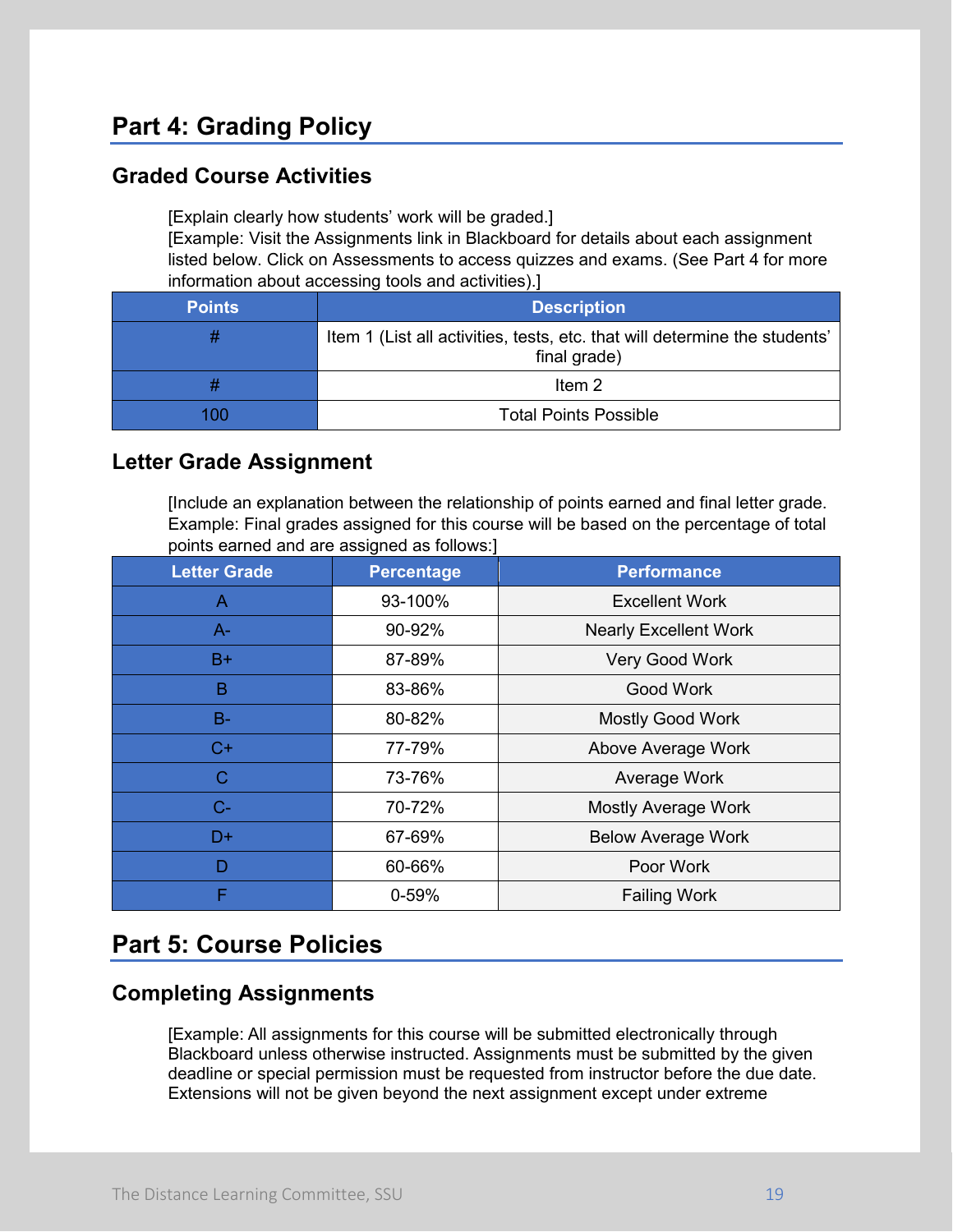circumstances.

All discussion assignments must be completed by the assignment due date and time. Late or missing discussion assignments will affect the student's grade.]

#### **Understand When You May Drop This Course**

Students may drop a class or withdraw with a 100% and no "WD" grade through the first three days of a half-session by completing the proper form with the Student Business Center or dropping a course via MySSU. If dropping a class, a refund will only result if the total credit hours drops below 12 credit hours. A drop or withdraw during days 3-11 may result in a refund and will result in a grade of "WD" on the student's academic record. Withdrawing from courses may affect Title IV student financial aid funds. Please refer to the [Financial Aid: Satisfactory Academic Progress \(SAP\)](https://www.shawnee.edu/admission-and-financial-aid/financial-aid/satisfactory-academic-progress-policy) section of Shawnee's website.

You may withdraw from a class through the fourth week of a half-session by completing the Registration Add/Drop form from the Student Business Center. Any drops after this date are only by formal appeal to the Registration Appeals Committee.

Please refer to the Registrar's website for official dates pertaining to each term at: [Academic Calendar and Important Dates](https://www.shawnee.edu/areas-study/academic-calendar-important-dates)

#### **Incomplete Policy**

If you are unable to attend class for an extended period of time, you may contact the faculty member responsible for the class to request an incomplete grade. Incompletes must be converted to a grade within 30 calendar days or they are recorded as "F's". This 30-day period begins the day after the last day of the semester. [Official Policies](http://www.shawnee.edu/offices/registration/policies.aspx)

#### **University ADA Statement**

Any student who believes s/he may need an academic accommodation based on the impact of a documented disability should first contact a Coordinator in the [Office of](https://www.shawnee.edu/campus-life/accessibility-services)  [Accessibility Services,](https://www.shawnee.edu/campus-life/accessibility-services) Hatcher Hall, 740-351-3106 to schedule a meeting to identify potential reasonable academic accommodation(s). Students are strongly encouraged to initiate the academic accommodation process in the early part of the semester or as soon as the need is recognized. After meeting with the Coordinator, students are encouraged to meet with their instructors during the instructor's office hours to discuss their specific needs related to their disability. The academic accommodation letter will be sent to the instructor and student via secure e-mail prior to the semester start date. Any questions regarding the academic accommodations on the letter should be addressed to the Coordinator of Accessibility Services. If a student does not make a timely request for academic accommodations and/or fails to meet with the Coordinator of Accessibility Services, a reasonable academic accommodation might not be able to be provided.

#### **SSU's Academic Honesty Policy & Procedures**

Students at Shawnee State University are required to do their own work on all tests and assignments. Any form of cheating may result in your being withdrawn from a particular